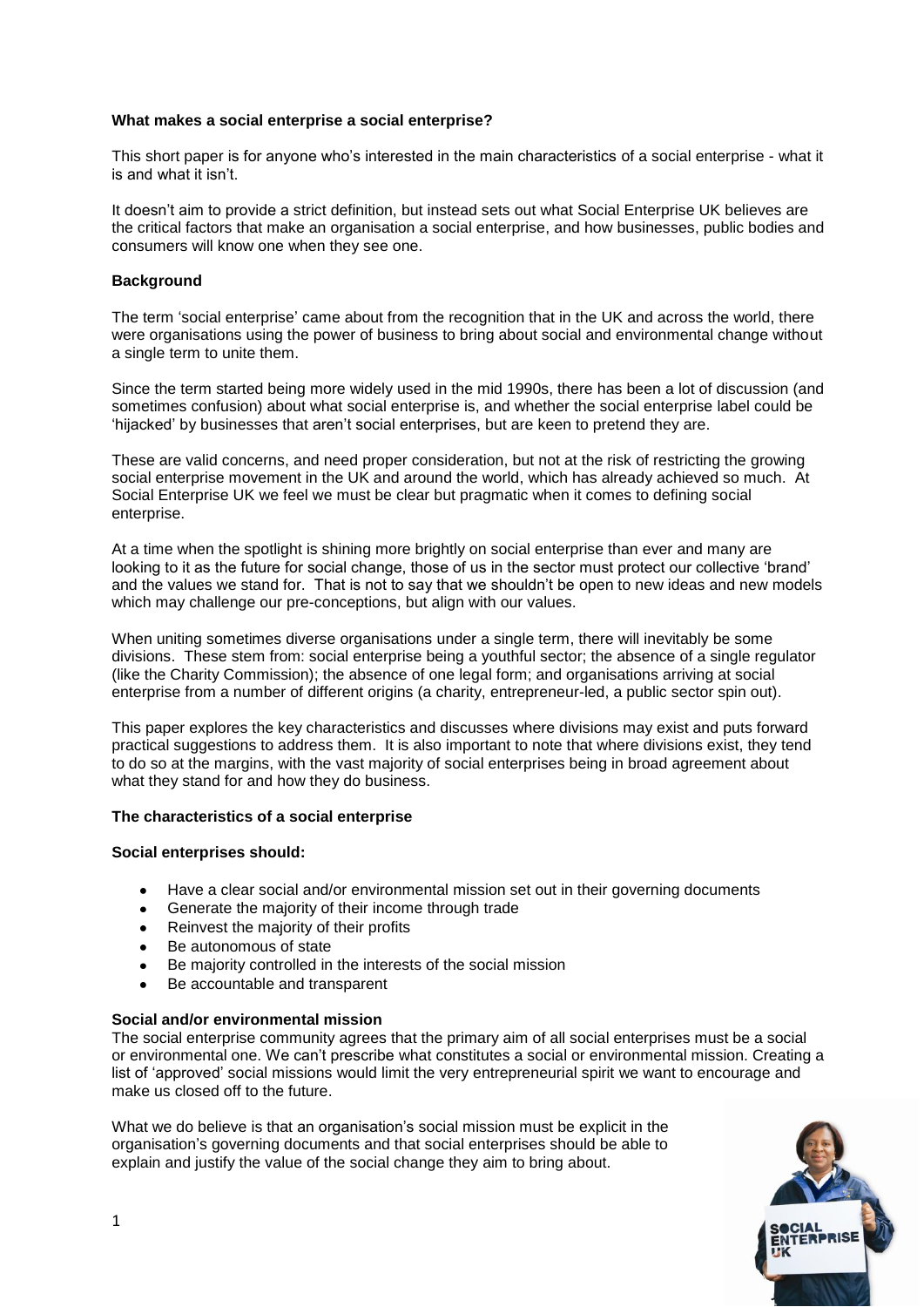# **Trade**

Social enterprises are businesses. So they must generate the majority (more than 50%) of their income through trade. We recognise however, that many start-up businesses of any form need funding to get off the ground and turn to readily available sources. With this in mind we usually expect that within two years of operating, genuine social enterprises generate more than 50% of their income through their own trading activities.

# **Profits**

What a social enterprise does with its profits is a critical way in which social enterprise is distinct from standard businesses. We believe the majority (more than 50%) of an organisation's profits should be reinvested to further its social or environmental mission.

We recognise that reinvesting profits alone does not necessarily equate to the creation of social value, and we acknowledge there are other ways an organisation can extract finance should it choose to. However, we believe that alongside other factors, the reinvestment of profits is a clear indicator that an organisation is not set up primarily for owner or shareholder value.

## **Autonomy**

Social enterprises are autonomous organisations that are independent of the state. However, we recognise that some social enterprises are on a journey to independence. For example, where social enterprises spin-out from the public sector, the social enterprise may operate at arm's length from the public body for a transitional period of time while it establishes itself. We believe that when this occurs it must be for a specified transitional period.

## **Ownership and control**

Ownership and control are essential questions in social enterprise and we believe that ideally social enterprise should be owned and controlled in the interest of its social or environmental mission.

In the cases of social enterprises with shares, the majority of these should be owned in the interest of the social mission. This could be through a golden share issue. A Golden Share is a nominal share which is able to outvote all other shares in certain specified circumstances.

This is becoming increasingly important in times when new models of investment are being explored for social enterprise based on equity and shareholding, and when the government is actively promoting the mutualisation and employee-ownership of public services. And as the social enterprise sector grows and explores new markets, some markets will have high capital requirements.

We acknowledge that shares and equity may well be a critical part of the sector's future and we would not in any way want to limit its potential growth. Where shares in a company are to be sold to raise equity investment, we do not believe that this should account for more than 49% of ownership and the controlling stake of the organisation should be held in the interest of the social or environmental mission.

#### **Assets and asset-lock**

Many social enterprises choose to ensure that their assets are legally protected and permanently retained for social or environmental benefit (this means they cannot be bought-out and privatised).

We believe that there are some situations in which having an asset lock is critical for a social enterprise. When it comes to the transfer of public services and public assets to social enterprise, we believe it is essential that these are locked and protected for social or environmental benefit. We believe that an asset-lock can be effective in ensuring that a social enterprise operates in the wider interests of society for perpetuity and is not at risk of sale.

But we recognise that many social enterprises receive no public funds or assets. Some have benefited from considerable personal investment on the part of the entrepreneur and need the money back. Others simply lack knowledge on the technical elements of being a social enterprise at the point of concept, and so adopt a standard company structure without an assetlock.